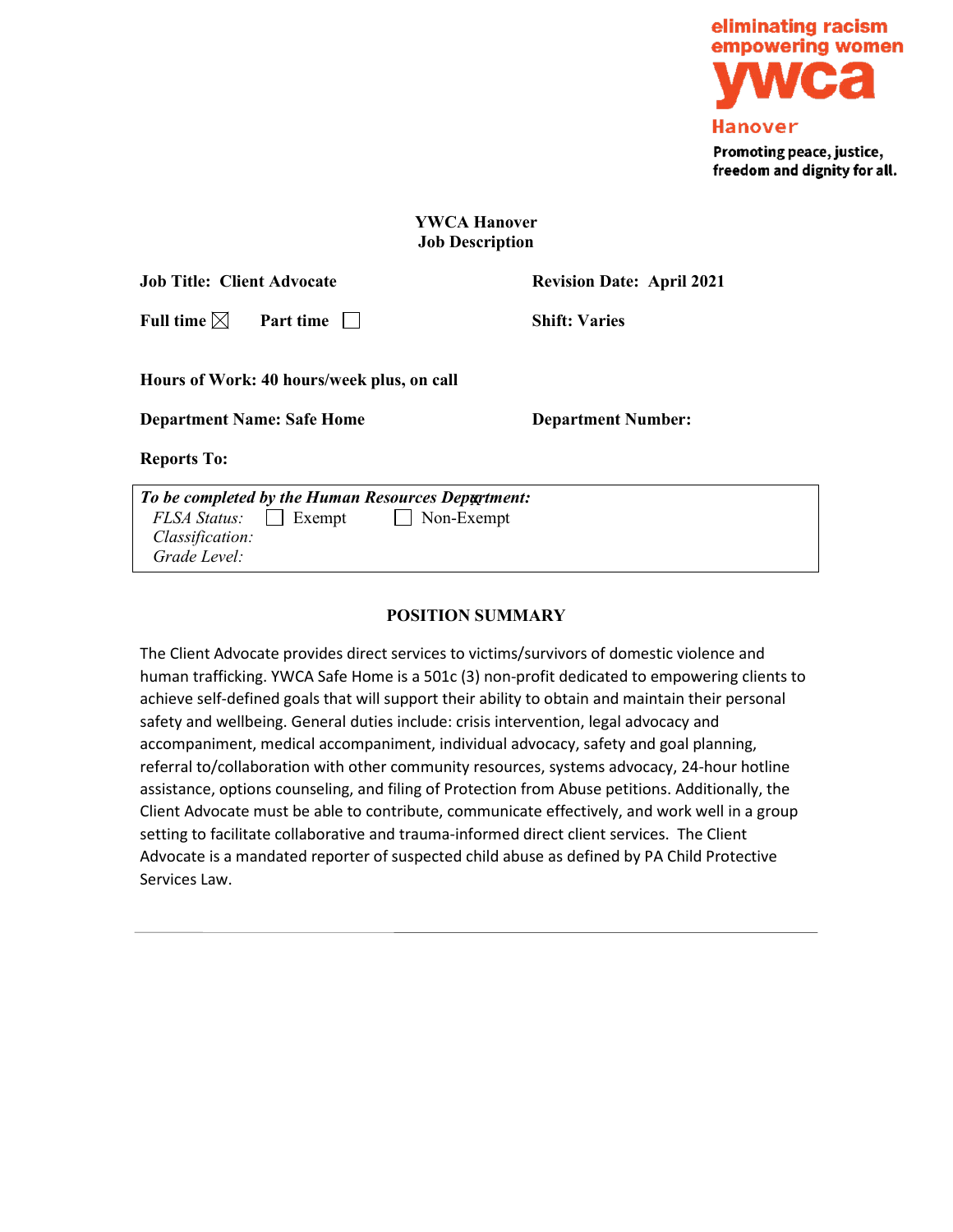# **ESSENTIAL REQUIREMENTS**

- 1. Bachelor's Degree in Social Work, Human Services, or a related field and/or equivalent experience in providing direct client services in a human services or non-profit setting. A combination of education and experience may be considered.
- 2. One to two years' working knowledge of domestic violence, sexual assault, human trafficking, and other serious crimes and their impact on victims, preferred. A combination of education and experience may be considered.
- 3. Successful completion of the Pennsylvania Coalition Against Domestic Violence (PCADV) training and program orientation within an established timeframe, post hire.
- 4. Must pass criminal background check(s).
- 5. Must have valid Driver's License and have access to reliable transportation.
- 6. Must travel in inclement weather, as needed.
- 7. Must be able to travel between work locations, as needed.
- 8. Must be able to maintain a flexible schedule to meet agency needs, including, but not limited to, working different shifts, and covering evening, weekend, and holiday hours for 24-hour crisis hotline.
- 9. Must be well organized and adaptable to changes in daily schedules and the work environment.
- 10. Responsible for on-call rotation of nights, weekends, and holidays, as scheduled
- 11. Must have demonstrated ability to work in a professional, respectful, and diverse workplace environment.
- 12. Maintain professional working relationships with people of differing backgrounds, ages, maturity, abilities, races, colors, creeds, genders, ancestry, national origin, marital status, sexual orientation, religion, socio-economic status, and experiences.
- 13. Must be an effective written and verbal communicator, and able to draft documents in a clear and concise manner free of grammatical or other mistakes.
- 14. Requires ability to maintain confidentiality, and to make appropriate decisions in crisis situations.
- 15. Proficient in the use of Microsoft Office products, including Excel, Word, Outlook, and PowerPoint.
- 16. Must be able to keep necessary documentation, both written and computerized as required, including client services, case notes, safety/goal plans, referrals, time entry, mileage, and expenses.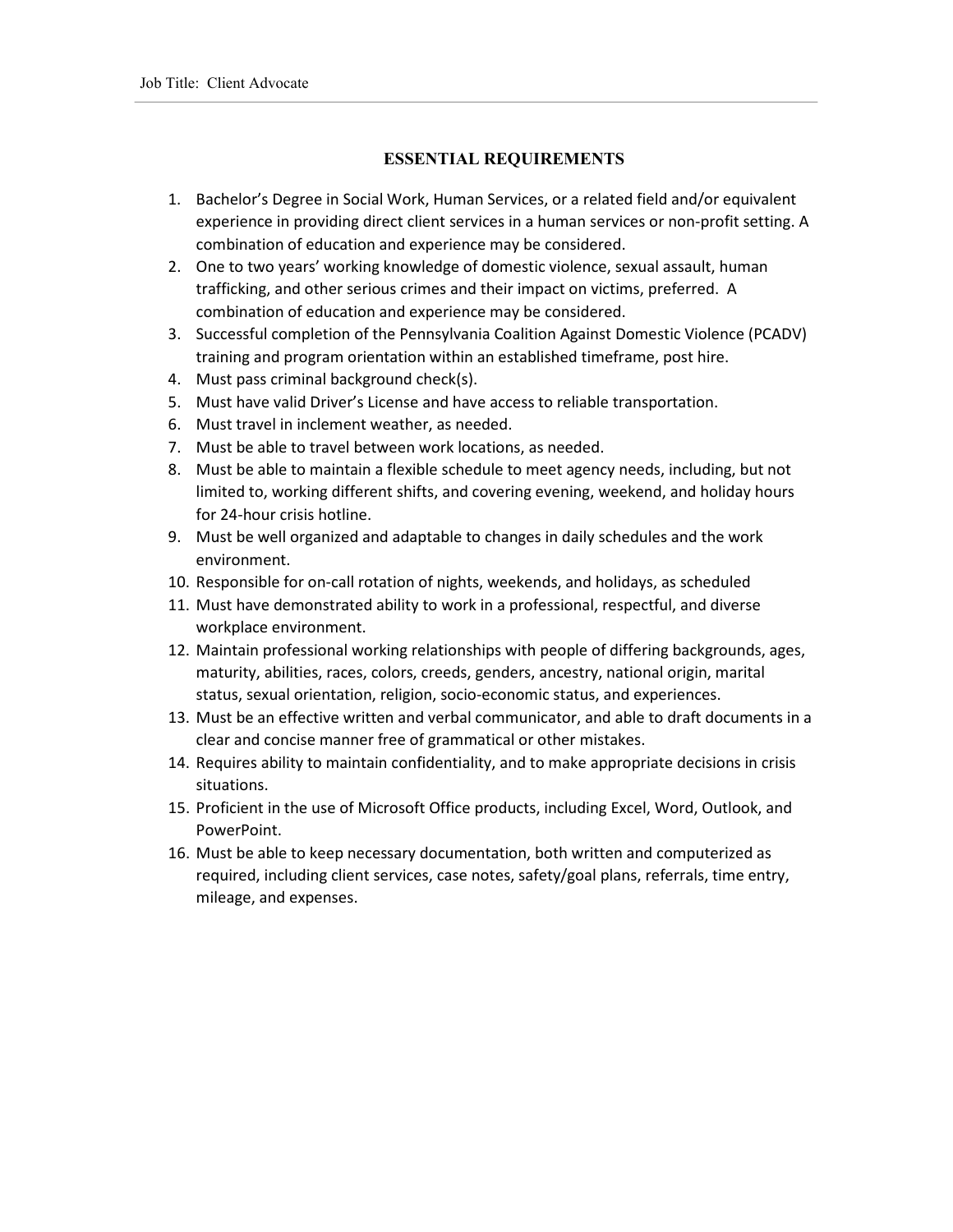## **ESSENTIAL DUTIES AND RESPONSIBILITIES**

- 1. Provide culturally competent and trauma-informed direct services to victims of domestic violence and human trafficking, including collaborating with Safe Home staff and volunteers to ensure a comprehensive and holistic approach to client services.
- 2. Ensure that clients receive appropriate and accurate information and referrals, emergency housing, options counseling, transportation, safety planning, goal planning, legal and medical accompaniment, and individual, legal, and systems advocacy.
- 3. Model trauma-informed care standards for clients and the community.
- 4. Conduct in depth client intake and follow-up interviews.
- 5. Maintain accurate and complete records of hotline calls, in person options counseling, legal proceedings, safety planning, goal planning, referrals, emergency housing, transportation, meetings, training sessions, and speaking engagements in compliance with both Safe Home internal policies and funder guidelines.
- 6. May be responsible for facilitation of support group.
- 7. Responsible for on call rotation as scheduled, including after hours, weekends, holidays, and office closures.
- 8. Provide mobilized advocacy services by either transporting clients or traveling to off-site venues to offer victim services.
- 9. Provide trauma informed support, accompaniment, and advocacy through the court system. Serve as a liaison with the legal system, (i.e., attorneys, magistrates, police, probation, and judges.)
- 10. Develop and maintain a thorough understanding of PFAs (Protection from Abuse) orders and the enforcement of such.
- 11. Develop and maintain a thorough understanding of human trafficking and its impact on the communities of Adams and York County, including providing direct services to human trafficking victims and community outreach.
- 12. Attend all necessary and appropriate meetings, seminars, and trainings geared to increase effective client services and provide instruction about domestic violence issues as assigned.
- 13. Participate in community education through public speaking as a Safe Home representative and advocate as assigned.
- 14. Develop and maintain good working relationships with other social service providers to assist in inter agency referrals.
- 15. Participate in domestic violence and human trafficking outreach and awareness events as assigned.
- 16. Attend all program mandated professional development events, including meeting all continuing education requirements.
- 17. Demonstrate strong crisis management and de-escalation skills.
- 18. Must have demonstrated ability to counsel and communicate in a tactful and appropriate manner with traumatized individuals.
- 19. Must be familiar with community resources and knowledgeable about options available to victims and survivors of domestic violence and human trafficking.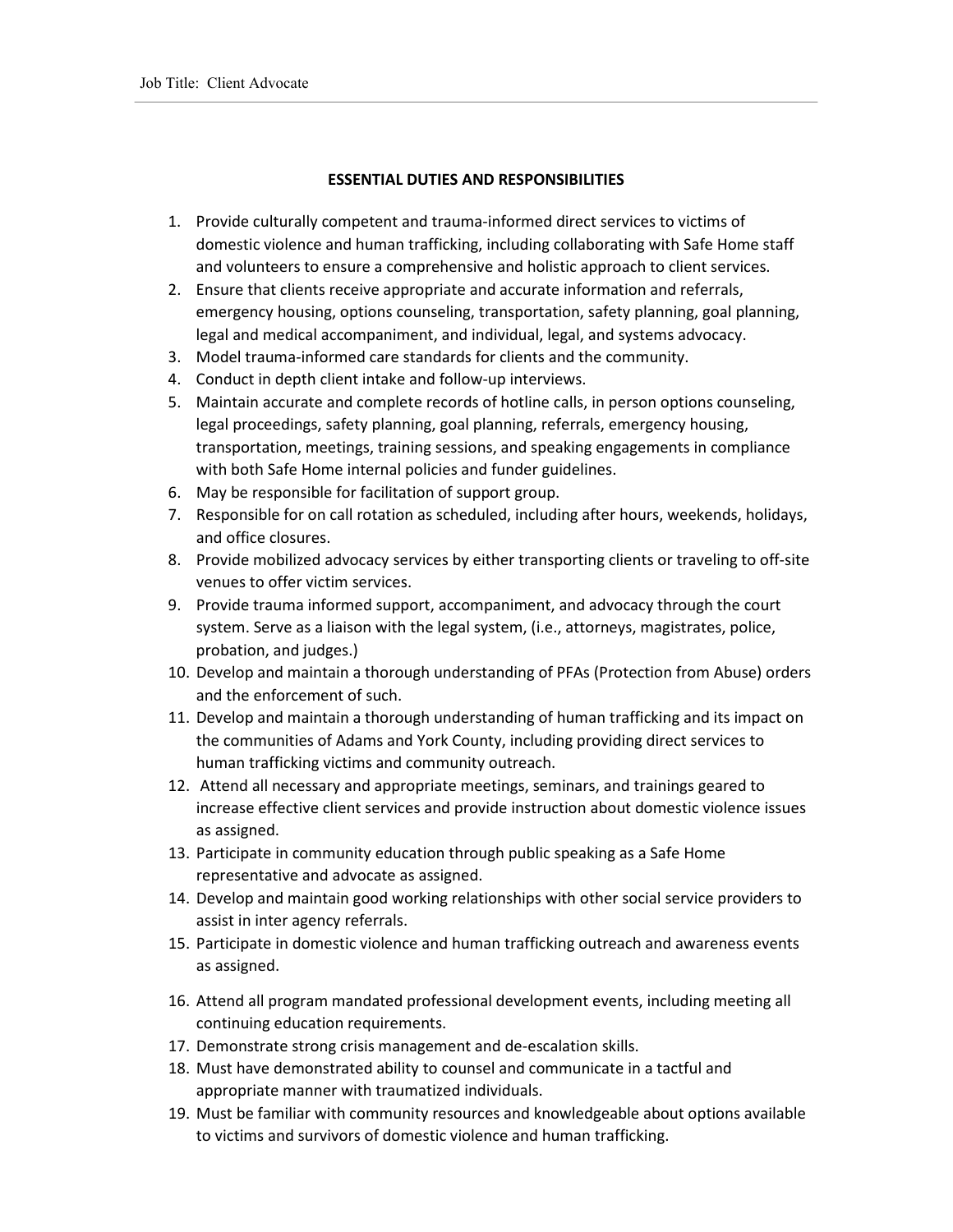# **ESSENTIAL PHYSICAL AND MENTAL JOB REQUIREMENTS**

The following items apply to the essential job functions of the job title listed above. This list is used as a guide only and is not an exhaustive or comprehensive list.

## **1. Following Directions**

 $\boxtimes$  Full Understanding of Both Written and Verbal Instructions Required

Understanding of Verbal Instructions Only Required

Understanding of Written Instructions Only Required

## **2. Communication - English**

 $\boxtimes$  Excellent Verbal Communication Skills Necessary

Basic Verbal Communication Skills Necessary

Limited or No Verbal Communication Skills Necessary

## **3. Functional Reading - English**

- $\boxtimes$  Fluent Reading
	- Recognition of Signs/Symbols
- Simple Reading
- No Reading Skills Required

# **4. Hearing**

 $\boxtimes$  Ability to Hear Required

Limited Hearing

Hearing Not Required

#### **5. Seeing**

 $\boxtimes$  20/20 Vision with Corrective Eyewear

Limited Vision

Vision Not Required

## **6. Functional Math**

Complex Computational Skills (Accounting and Financial Skills)

 $\boxtimes$  Simple Computational Skills (Add, Subtract, Multiply, Divide, Percentages)

Simple Counting Skills

No Mathematical Skills Needed

## **7. Time**

 $\boxtimes$  Must Tell Time to the Minute

Must Recognize Specific Times (Arrival, Departure, Breaks, Lunch)

## **8. Orientation (Familiarity with Surroundings)**

- $\boxtimes$  Several Blocks From Building
	- Building Only
- Work Area
- Room Only

## **9. Mobility Skills**

 $\boxtimes$  Mobility Within the Building

 $\boxtimes$  Mobility Within a Four-Block Radius

Driving Required